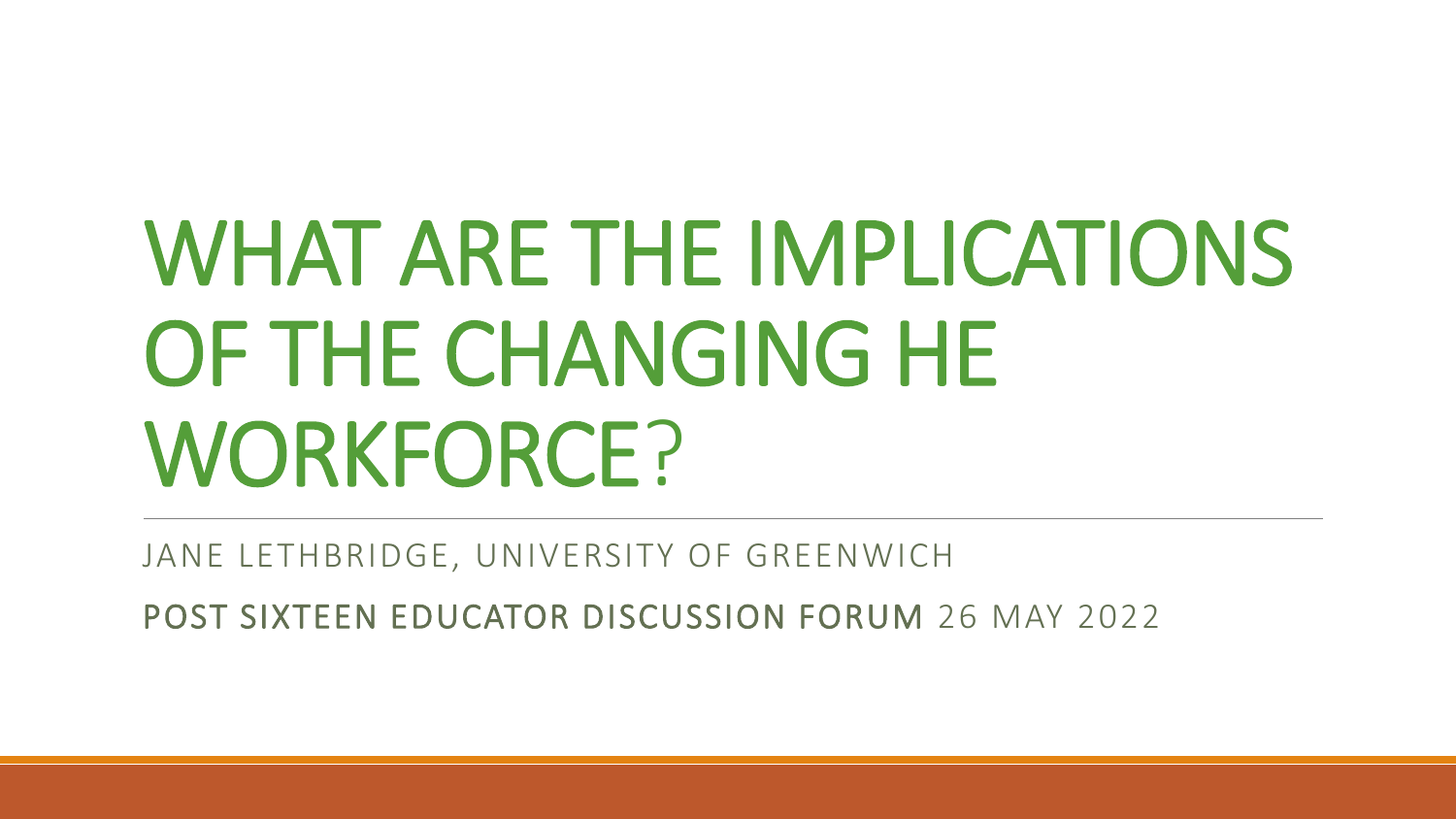#### BACKGROUND TO SESSION

- **I**Marked change in the type of jobs in HE academic and professional staff – personal experience of University of Greenwich
- ▪Increased professional services, e.g. marketing, recruitment, 'student experience' – careers advice, student welfare, student finance (debt)
- **Types of jobs** highly paid managerial jobs, reduction in admin jobs and increase in lower paid assistants – marketing, events, teaching support
- **Increased teaching-only posts**
- **. What are the implications for HE?**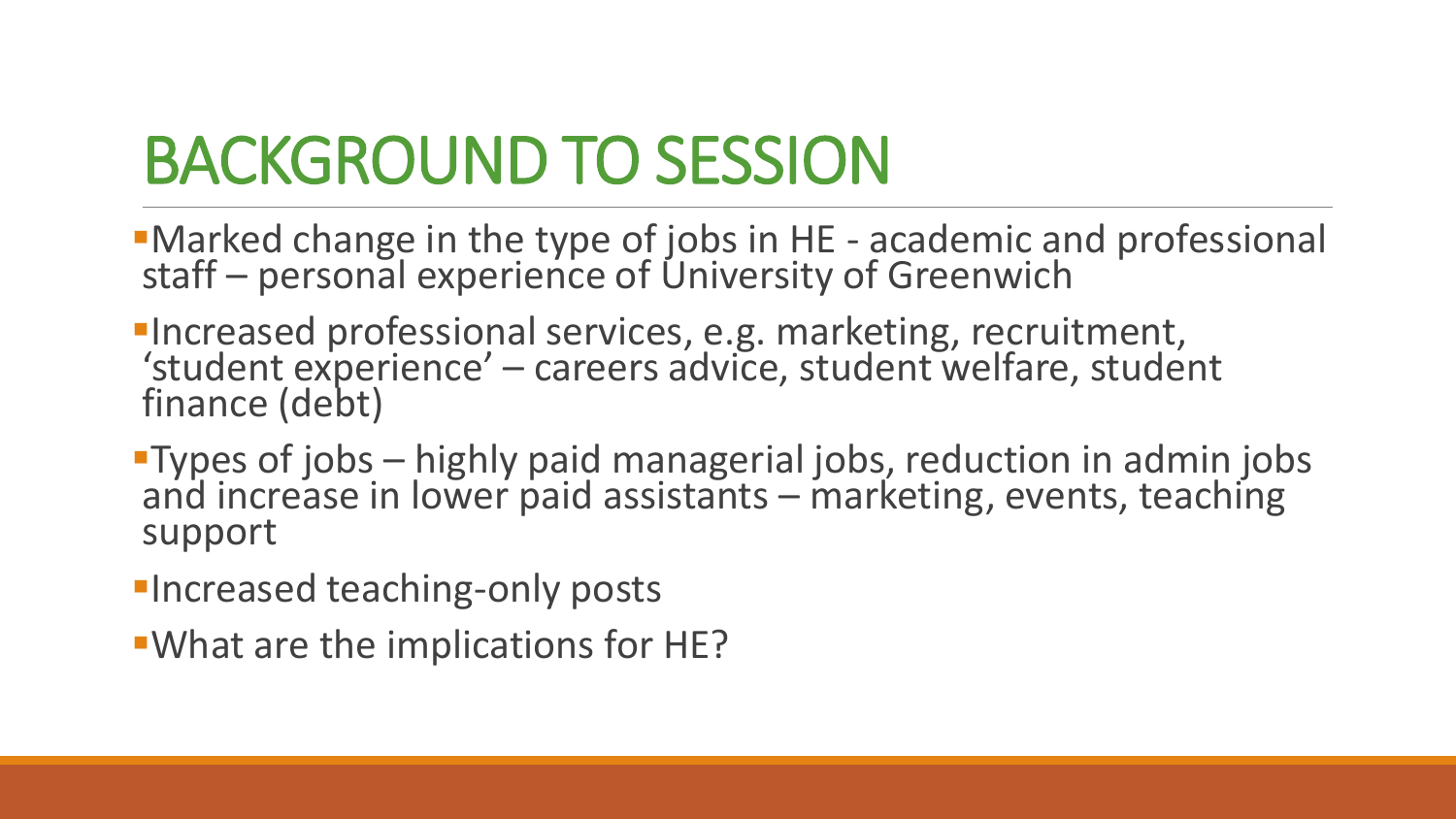## ALISON WOLF / ANDREW JENKINS

Publication of Wolf A. and Jenkins A. (2021) *Managers and Academics in a Centralising Sector The new staffing patterns of UK Higher Education* KCL, UCL The Policy Institute and Nuffield Foundation December 2021

- Very little research done on changing workforce in HE in UK
- Nuffield Foundation funded research with KCL and UCL Policy Institute
- Analysis of HESA statistics 2004/5 2018/19
- Six case studies of HE institutions qualitative research (Wolf & Jenkins, 2021)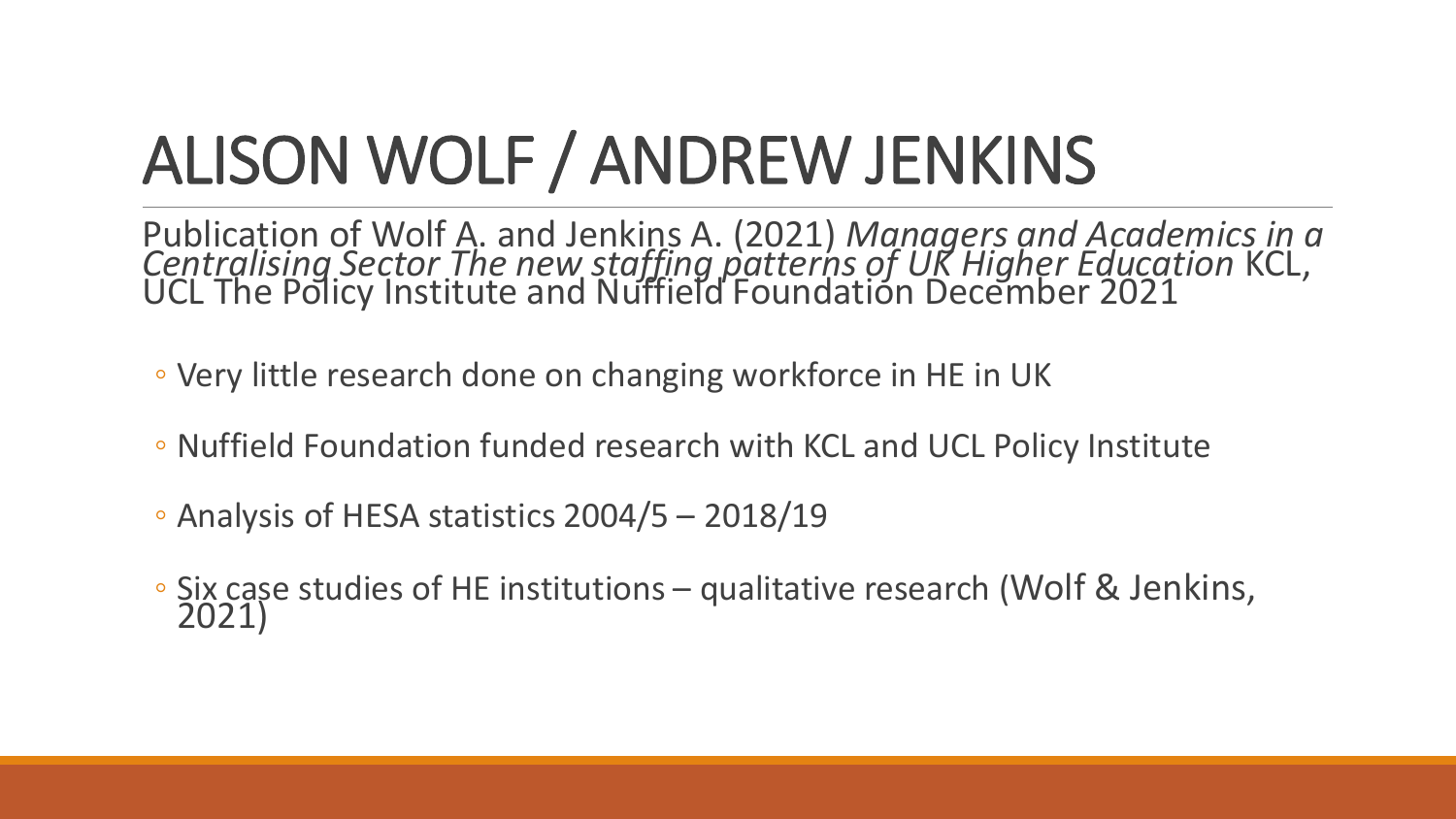## CONTEXT OF REPORT

- ■Expansion of the HE sector since 1990s
- **EXA:** The institutions became global businesses
- ▪Changes in funding away from formula government funding to individual fee paying students
- **Increased competition for students, especially international students**
- **Fees paid by UK/International students important income stream,** especially international students who pay individually
- **Consumer approach league tables, National Student Survey,** emphasis on 'student experience', marketing
- **REF and research funding (Wolf & Jenkins, 2021)**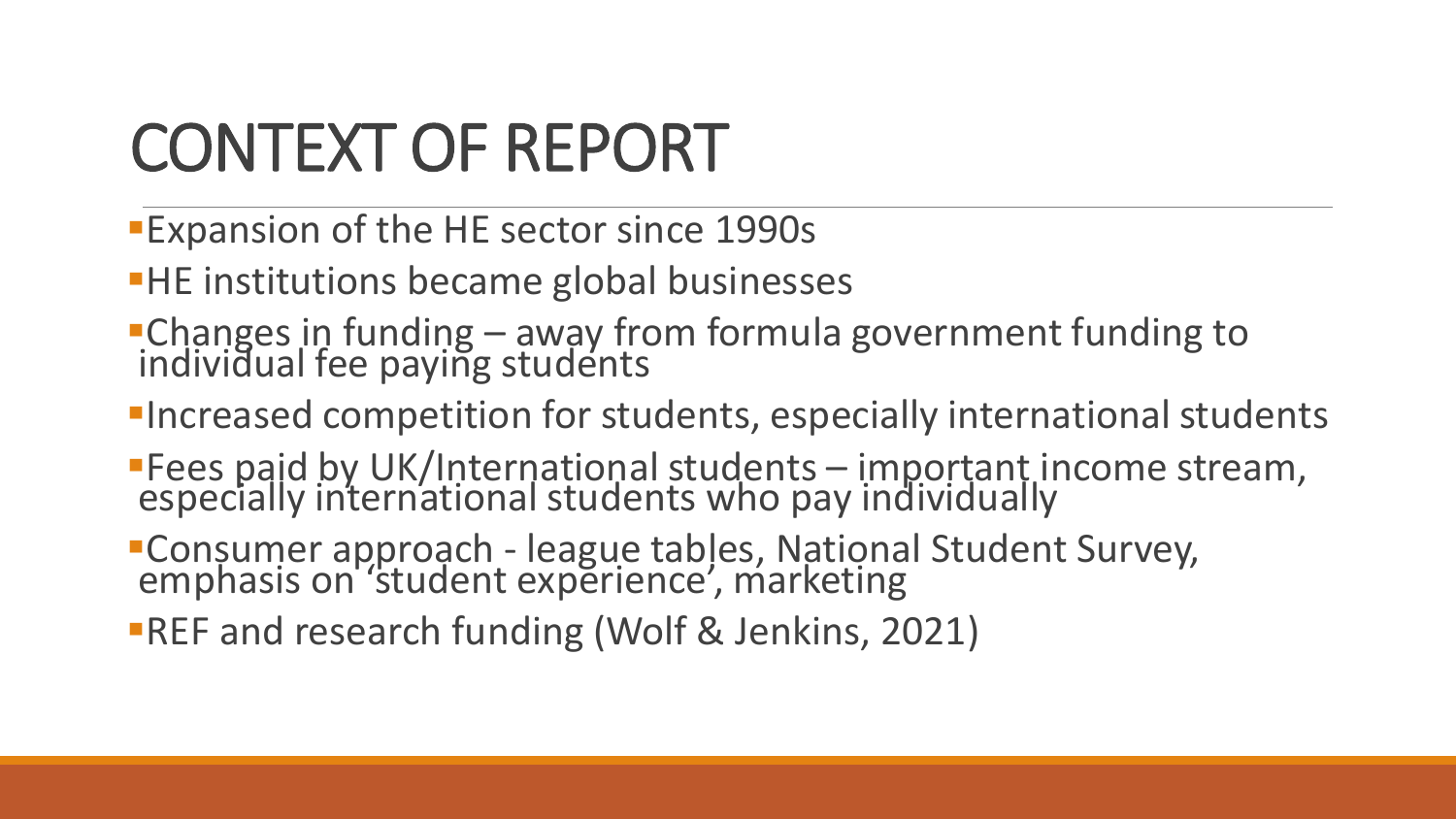#### RISE OF PROFESSIONAL WORKFORCE

- **Two workforces: academic and professional**
- **Parallel workforces different appointment** processes, management structures, budgets
- **Two hierarchies only come together at Vice** Chancellor level
- What are implications of this structure for institution and its future? (Wolf & Jenkins, 2021)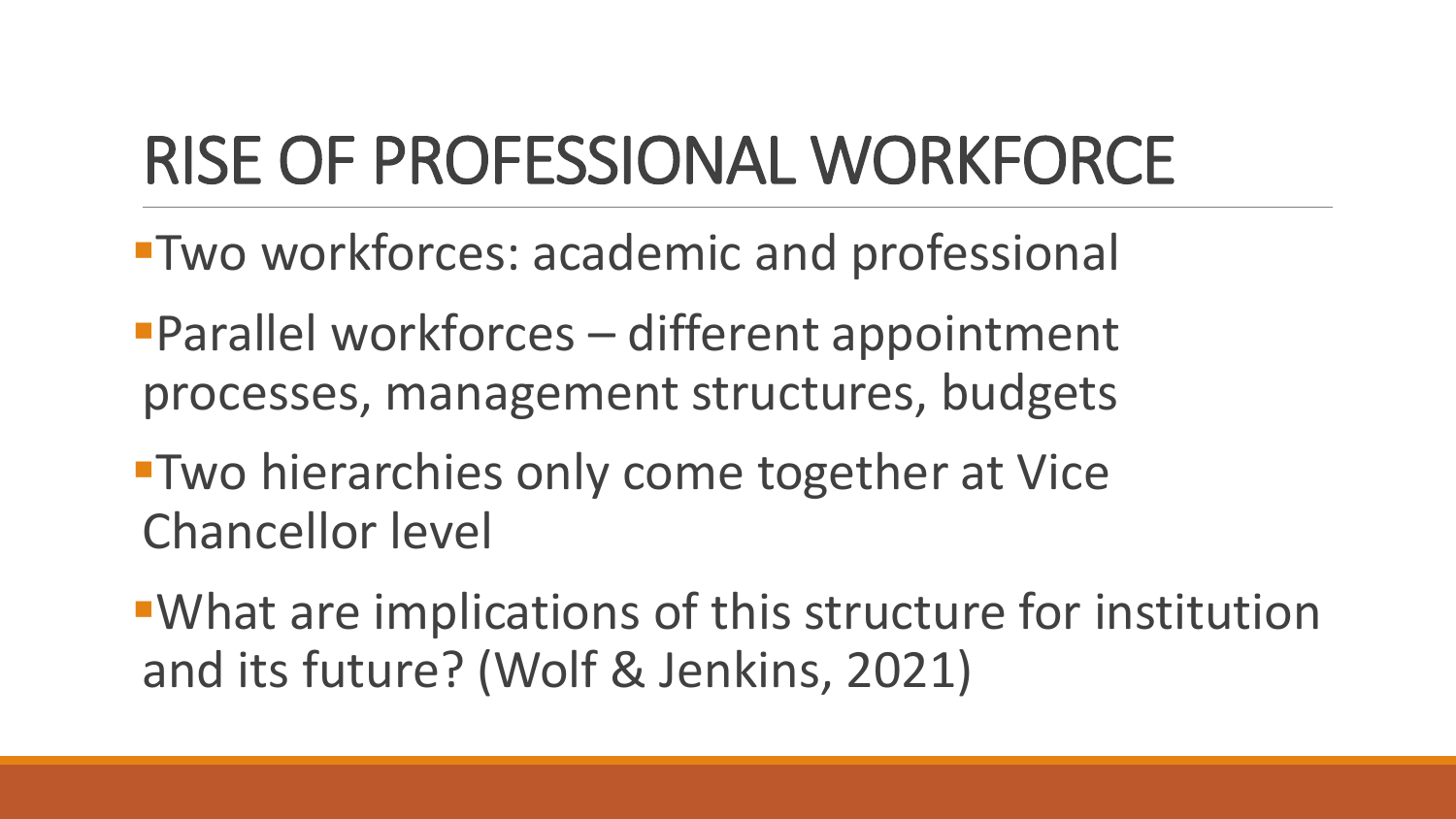## PROFESSIONAL WORKFORCE

▪Needed for 'student experience'

*"The student experience" is the buzzword here – and has nothing to do with what academics do. Say "it's about improving the student experience" and they'll go 'Yes, spend the money' (Senior manager in central services, pre-92)* 

- **I**Manager jobs well paid, managing few staff
- **ELack of professional services expertise in University management**
- Centralisation of jobs/ services
- **Reduction of admin jobs to support academic staff (Wolf & Jenkins,** 2021)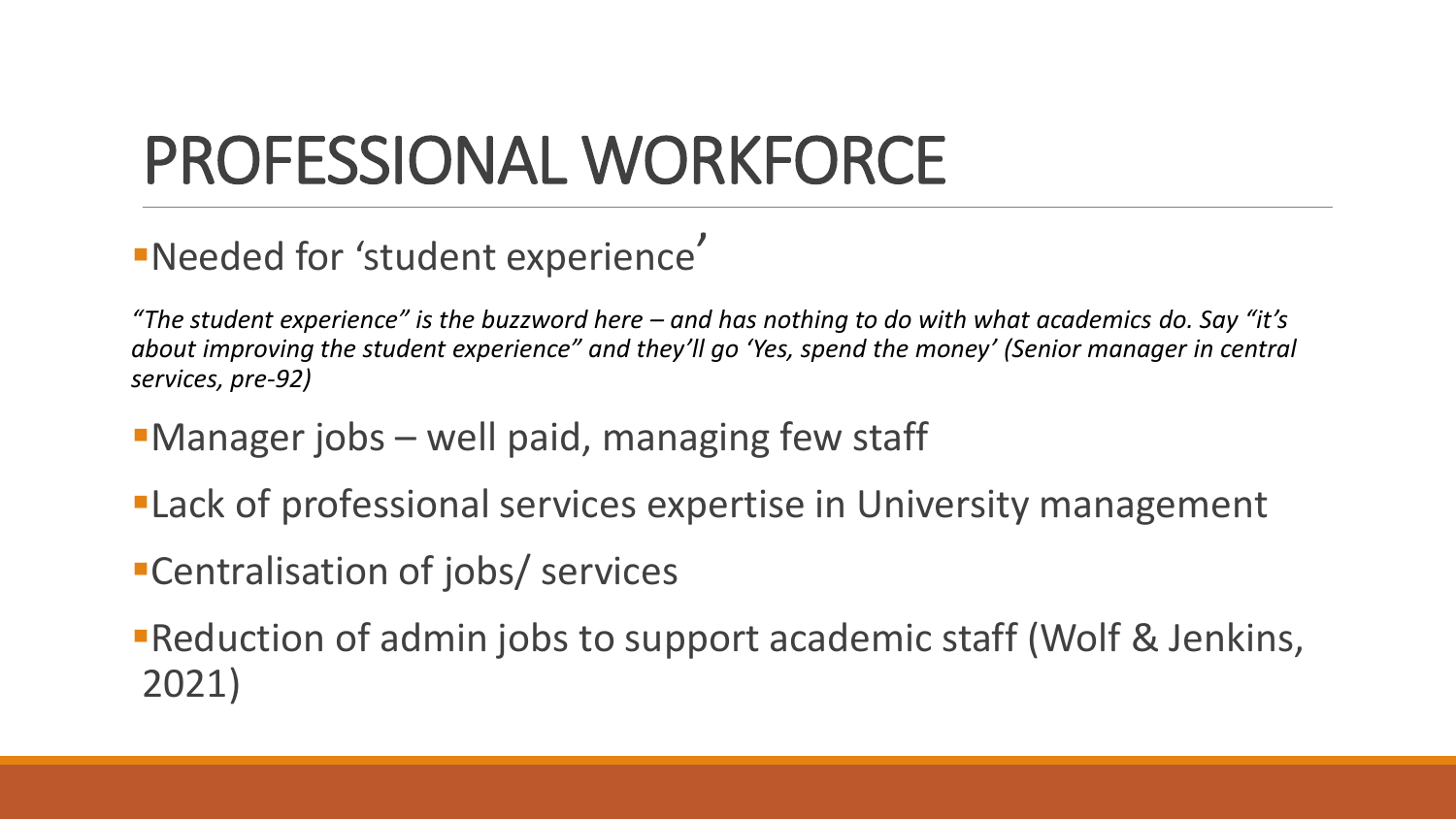#### GREENWICH EXPERIENCE PROFESSIONAL SERVICES

- **Introduction of term 'professional services' covering** admin, quality, marketing, international
- **Execute 2 Figure 2 Figure 1 Figure 1 Figure 1 Figure 2 Figure 2 Figure 2 Figure 2 Figure 2 Figure 2 Figure 2 Figure 2 Figure 2 Figure 2 Figure 2 Figure 2 Figure 2 Figure 2 Figure 2 Figure 2 Figure 2 Figure 2 Figure 2 Figu**
- **Example 2 Figure 1 Figure 1 Figure 1 Figure 1 Figure 1 Figure 1 Figure 1 Figure 1 Figure 1 Figure 1 Figure 1 Figure 1 Figure 1 Figure 1 Figure 1 Figure 1 Figure 1 Figure 1 Figure 1 Figure 1 Figure 1 Figure 1 Figure 1 Figu**
- ▪Wide range of professional services posts advertised
- **EManager jobs expanded**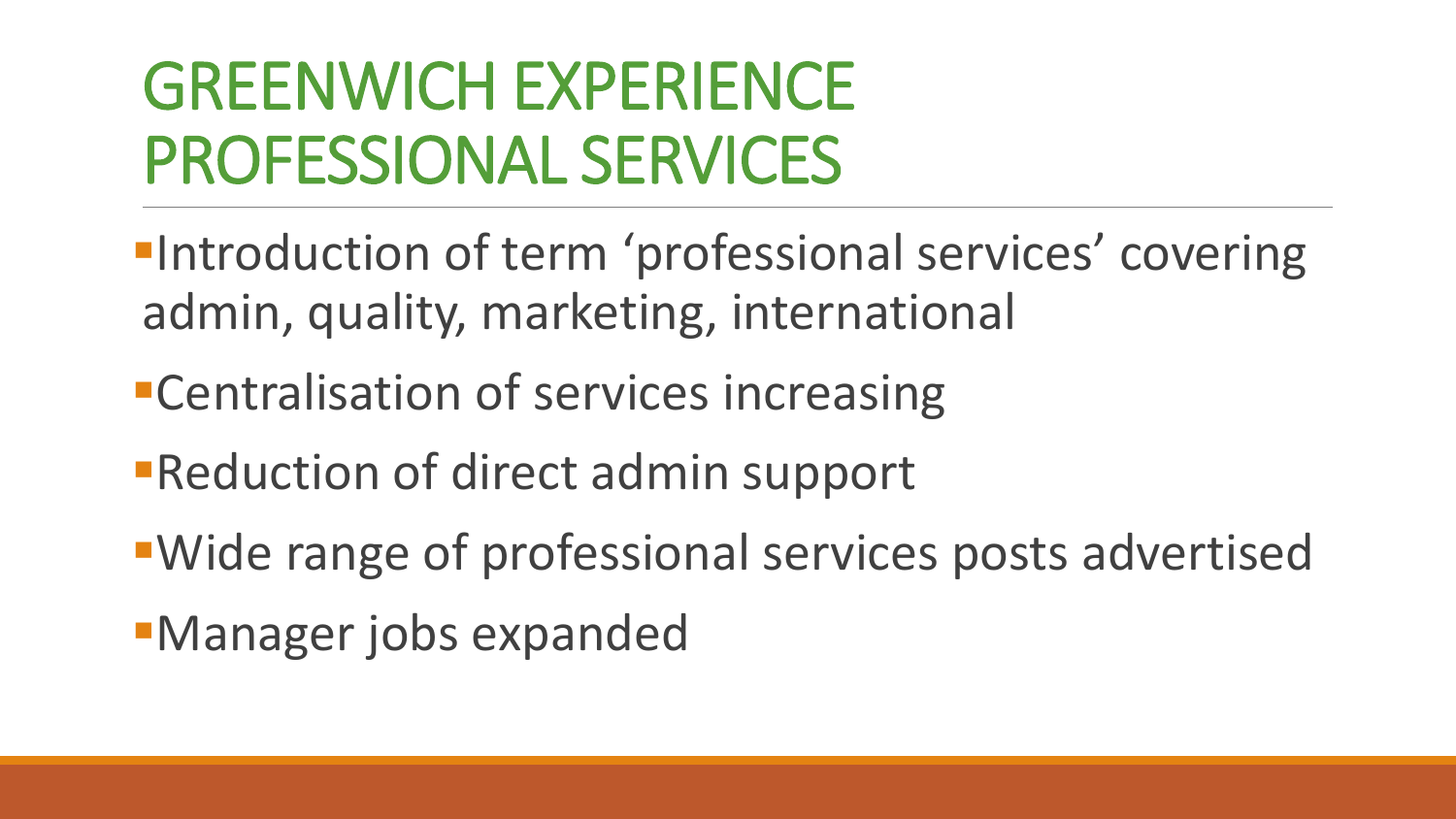## CHANGES IN ACADEMIC WORKFORCE

- **Rise of teaching-only contracts**
- **Increase in insecure, casualised workforce similar to US, Australia**
- **But growth variable across the sector influenced by rate of growth of** university – most common in medicine and business schools
- **Russell Group big increase in part-time, teaching-only contracts since** 2005
- Non-Russell group increase in full-time, teaching-only contracts often permanent/ open-ended contracts
- No conscious decision to adopt 'teaching-only' contracts (Wolf & Jenkins, 2021)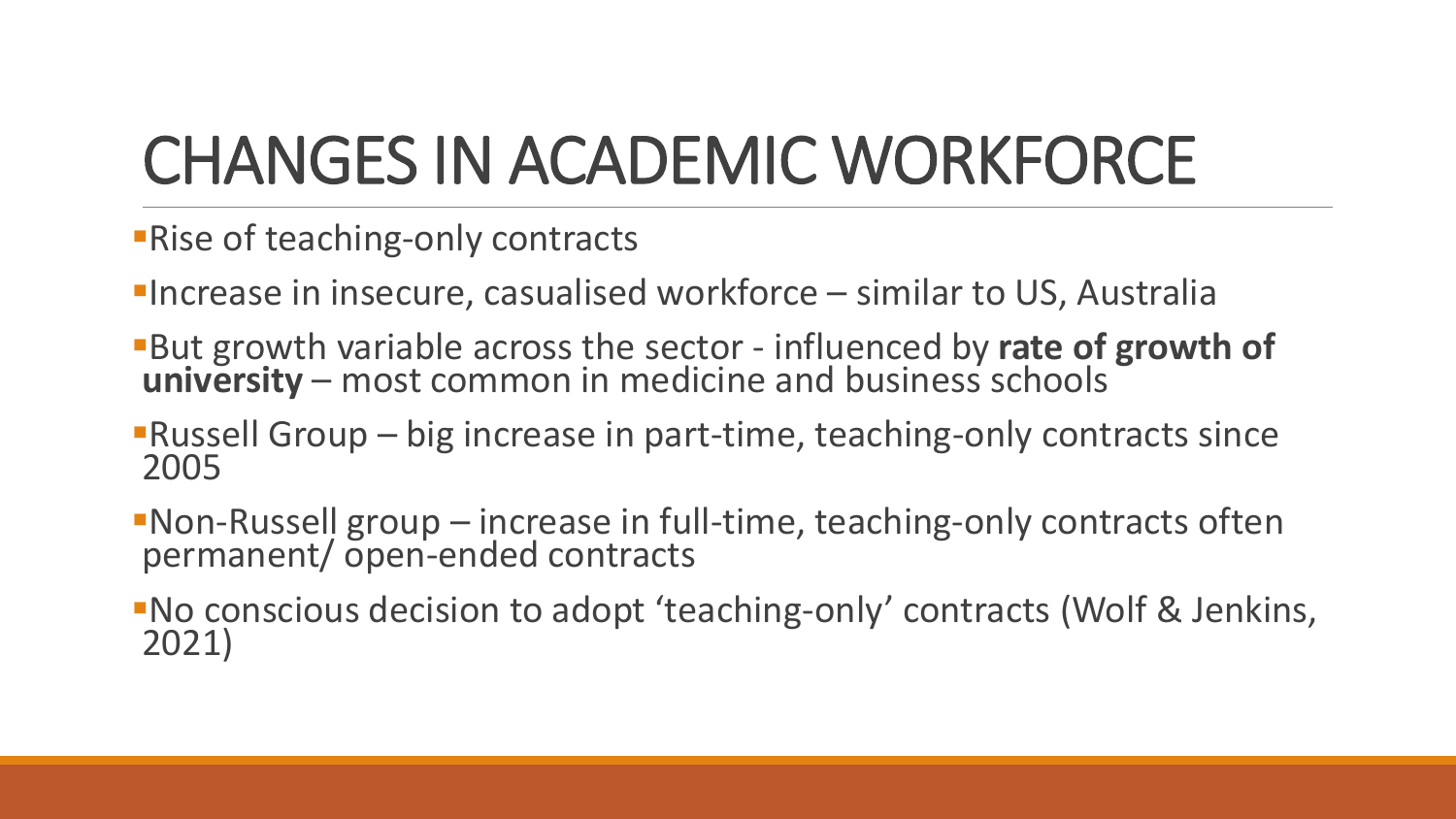#### GREENWICH EXPERIENCE TEACHING-ONLY POSTS

- **Last decade gradual increase in insecure, casualised** workforce – hourly-paid lecturers, short-term contracts
- **Introduction of teaching fellows Business School**
- **Expansion of teaching fellows across university**
- **Teaching fellows seen as improvement in pay/ conditions**
- **Expansion of teaching support assistants support for** delivery of lectures and tutorials – on-line & face-to-face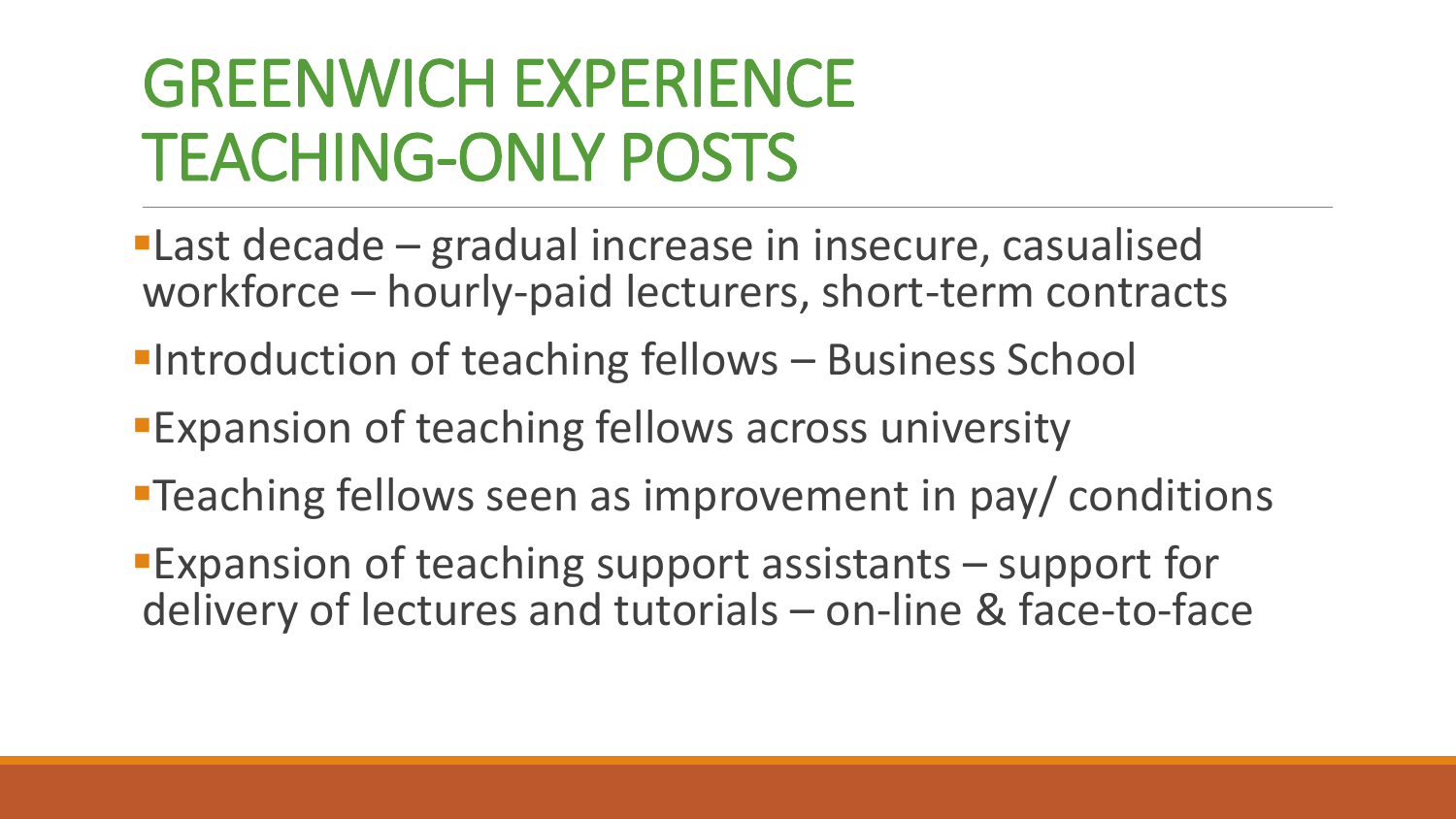## FUNCTION OF A UNIVERSITY?

- **I** Matching staff numbers to student numbers core management concern
- ▪Teaching loads and student recruitment levels productivity related interventions
- **ELarger classes, increased workloads, less contact time per student**
- **Research grants make contribution to university**
- $-BUT$  professional services no measure of productivity operate with 'deficit budget' (expenses exceed revenues)
- **I**Marketisation increased focus on income and surpluses easier to measure than productivity measured by what students learn and skills development/ understanding (Wolf & Jenkins, 2021)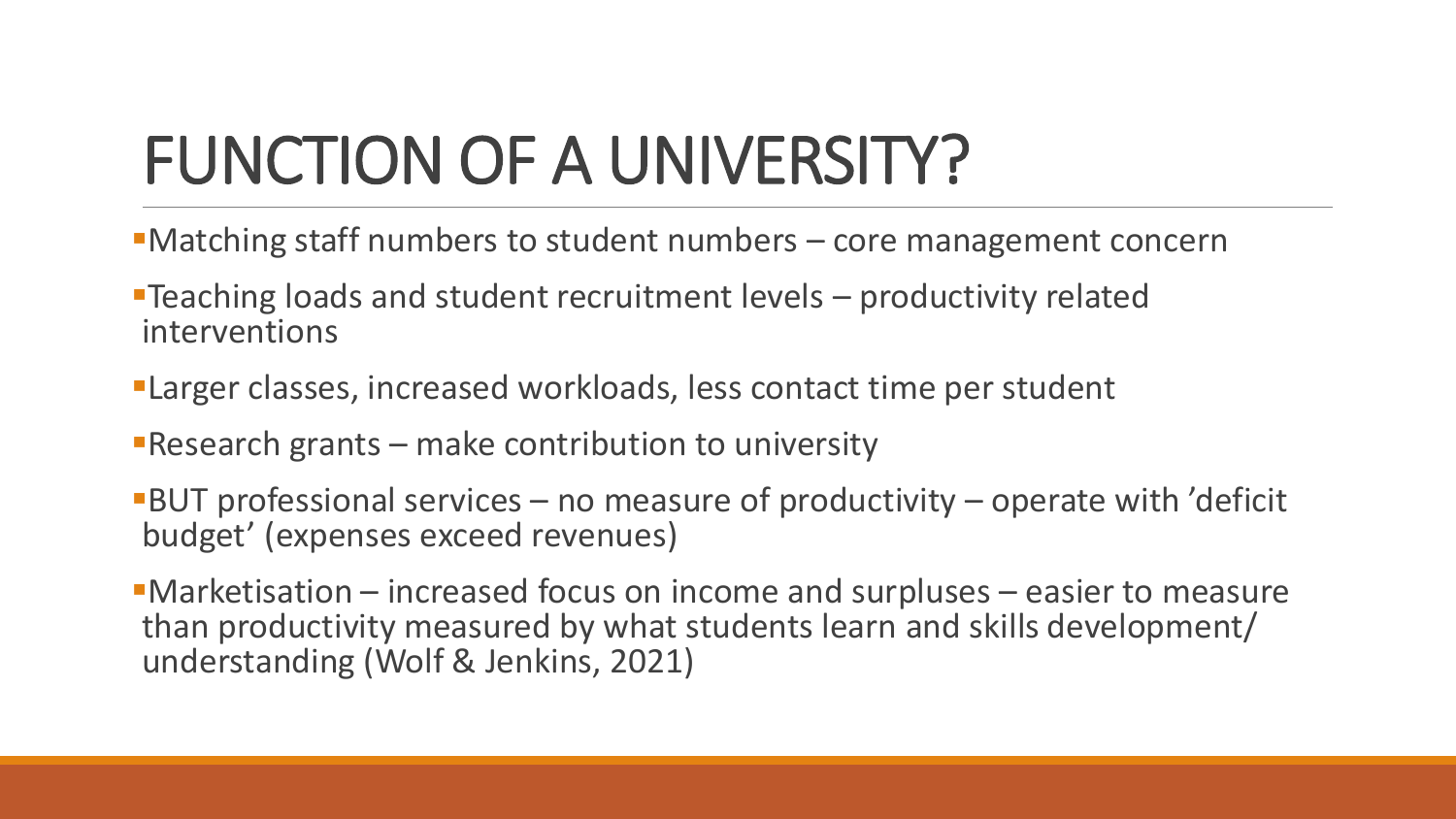## EVIDENCE FROM UNITED STATES

- **Part-time workforce in universities less effective in delivering** undergraduate courses
- ■% of faculty part-time or % with no tenure associated with reduction in graduation rates
- **•Quality of pay, contracts and working conditions directly related to** quality of services provided (Wolf & Jenkins, 2021)
- **Similar to other sectors, e.g. care**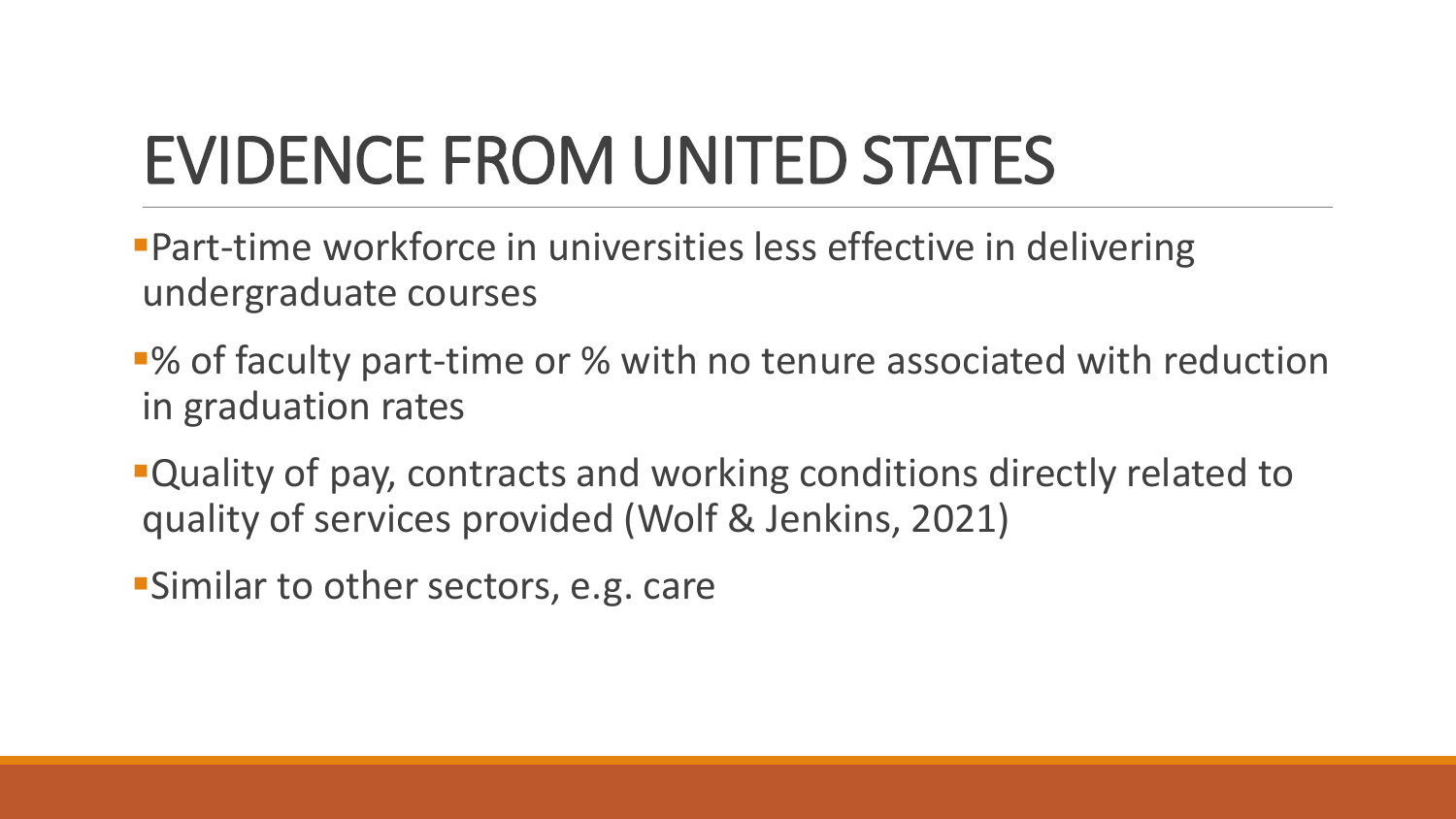## **CONCLUSION**

- **•Growth of administration/ management professional services**
- ■Decline in traditional academic jobs and increase in teaching-only jobs
- *Elncreased centralisation*
- ■Student satisfaction provides rationale for professional services jobs
- **ELack of expertise at senior management level on professional** services

*EXOre attention needed on internal organisation and governance of* **universities (Wolf & Jenkins, 2021)**